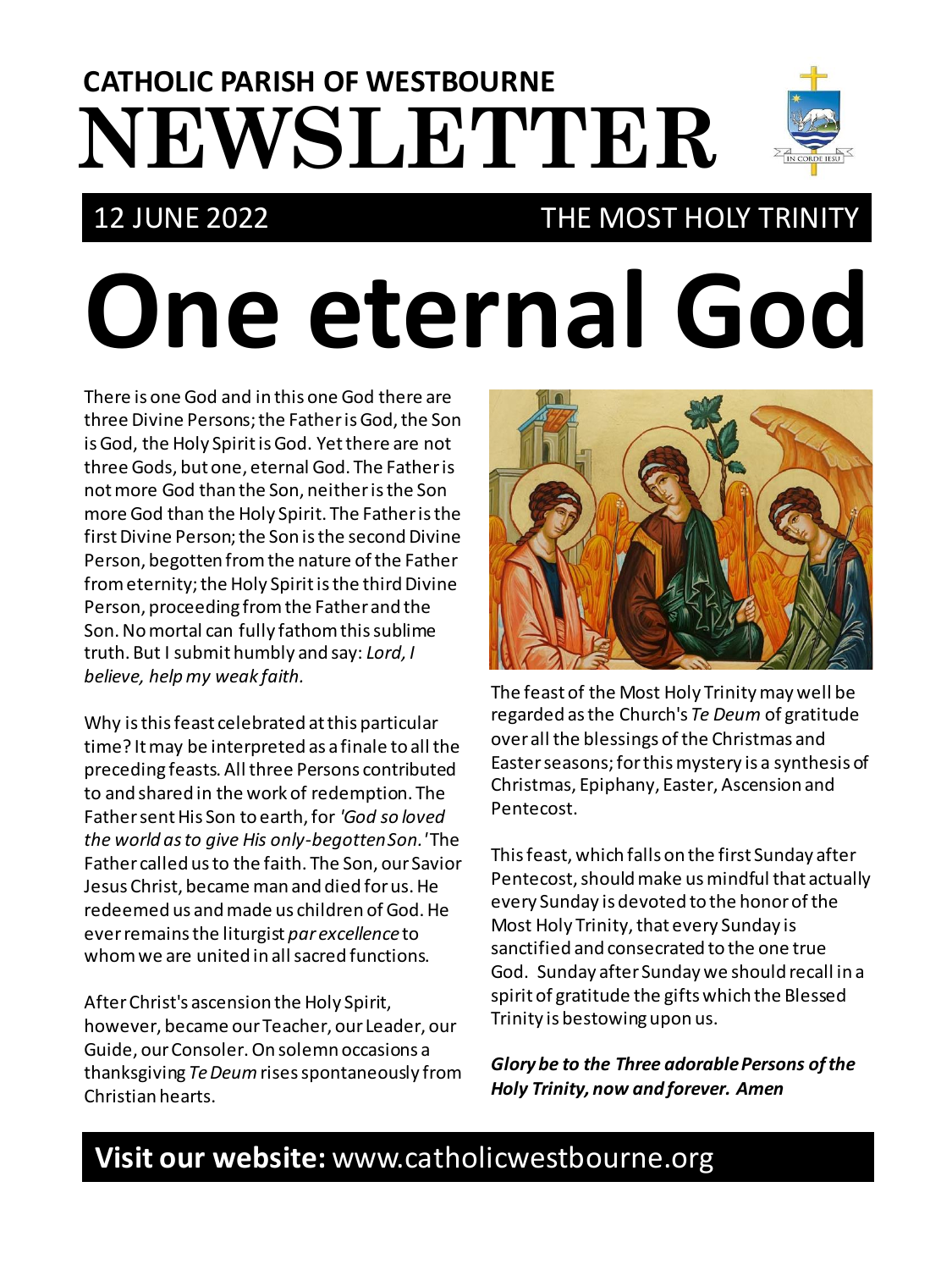## **MASS TIMES**

**Sun 12 June – THE MOST HOLY TRINITY** 9.00am 11.00am

**Tuesday 14 June – FERIA** 10.00am - Margaret Guerrero RIP (ANV)

**Sunday 11th 9am:** *The Parish* **Wednesday 15 June – FERIA 11am** *Tim Mc Cann* 10.00am

**Wednesday 14th** *Repose of the souls of Bernard Charles and Elsie May Pratt* **Thursday 16 June – FERIA Saturday 16th** *Rosemarie Schofield RIP* 10.00am

**Sunday 18th 11am** *The Parish*  **Friday 17 June - FERIA** 6.00pm - Holy Hour 7.00pm - Mass

> **Sunday 19 June – CORPUS CHRISTI** 9.00am - First Holy Communion 11.00am - Baptism of Mikoloj Dudek

## **OUR PARISH**

**OUR LADY IMMACULATE CHURCH SEAMOOR ROAD, WESTBOURNE, BOURNEMOUTH, BH4 9AE**

**Parish Priest:** Fr Leslie Adams **Telephone:**01202 764027 **Email:** ladams@portsmouthdiocese.org.uk *(Baptism, Marriages, Sick Visits, Funerals and Confessions)*

**Parish Office** *(Wed 9.00am - 12.00pm)* **Parish Administrator – Suzanne Quinn** General enquires andhall bookings **Telephone:**01202 760640 **Email:** oliadmin@portsmouthdiocese.org.uk

**Safeguarding Officer:**Matthew French **Email:** mail@matthewfrench.net

## **SUNDAY MASS READINGS**

#### **Entrance Antiphon**

*Blest be God the Father, and the Only Begotten Son of God, and also the Holy Spirit, for he has shown us his merciful love.*

#### **Gospel Acclamation** - **cf.Rv1:8**

*Alleluia, alleluia! Glory be to the Father, and to the Son, and to the Holy Spirit; the God who is, who was, and who is to come. Alleluia!* 

#### **Communion Antiphon** - **Gal 4: 6**

*Since you are children of God, God has sent into your hearts the Spirit of his Son, the Spirit who cries out: Abba, Father.*

**BAPTISMS** Mikoloj Dudek will receive the sacrament of baptism next Sunday. Please keep Mikoloj in your prayers.

**FIRST HOLY COMMUNION**The children will be taking their First Holy Communion at 9.00am Mass on Sunday 19 June at Our Lady Immaculate Church. There will be tea and cakes in the hall afterwards.

**CONFESSIONS** after Mass or by appointment. Contact Fr Leslie 01202 764027

#### **ARE YOU PLANNING ON GETTING MARRIED?**

Congratulations! Please note that you need to give a minimumof 12months' notice to the parish that you'd like to get married in. I look forward to hearing from any engaged couples. *Fr Leslie*

**ORDINATION TO THE PRIESTHOOD** Deacon James Lewis is going to be ordained to the priesthood on Saturday 22 July 11.00am at St John's Cathedral. Everyone is welcome. Do try and come to this occasion of grace and seek his '*first blessing'* afterwards. A wonderful occasion for our Diocese. Please keep Jamesin your prayers.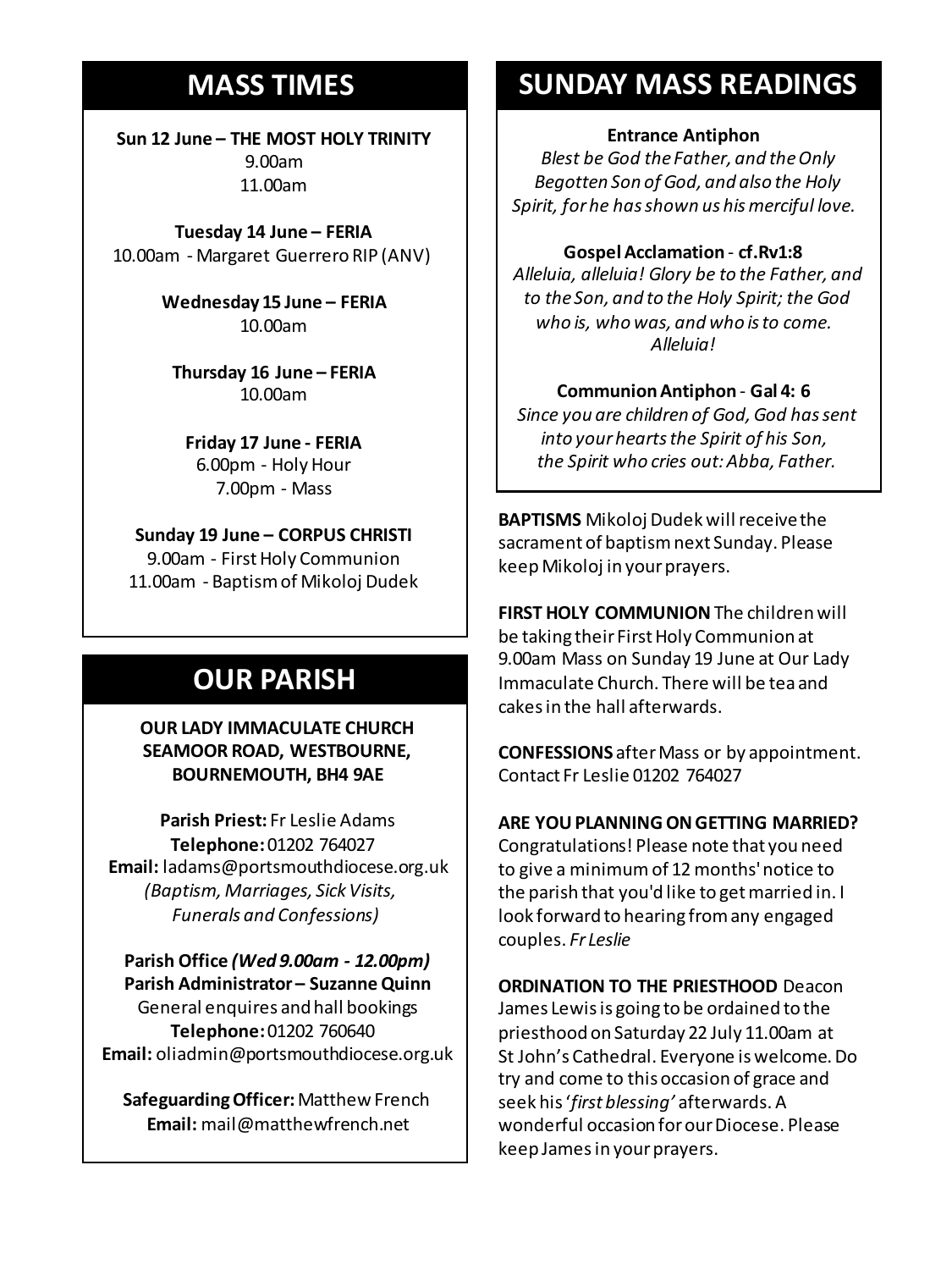## **PARISH NEWS**

**VIGIL FOR PEACE Sunday 12 June, from 2.00pm** Christ the King Church,46 Durdells Avenue, Kinson, BH11 9EH. Please see the poster on the noticeboard for further details.

**UKRAINE** For more information on how you can support the Ukraine humanitarian efforts, visit the Caritas website. This is updated with regular news updates, appeals and information. www.caritasportsmouth.org.uk

#### **HARVESTERS MEN'S WEEKEND 15 - 17 JULY '22**

The Hayes Conference Centre Swanwick - Swanwick, Alfreton, Derbyshire DE55 1AU, UK The weekend aims to provide men with an opportunity to reconnect with God, themselves and other men in a safe, varied and inclusive way. For more information, please go to www.harvesters.org.uk

**CATHOLIC VOICES** is bringing Bishop Robert Barron to London for a tour in September. One of the main events of the tour is a day-long conference we are organising in collaboration with Word on Fire Institute. We want to gather 1,000 passionate Catholic leaders on Saturday 17 September 2022, 9.00am - 6.00pm at Friends House, Euston, London to reflect on the mission of the Church after the pandemic in what will be one of the largest Catholic gatherings in the UK since the pandemic began. Find out more at www.catholicvoices.org.uk



**VOLUNTEERING IN THE PARISH** There are many opportunities within the Parish for putting your gifts at the service of the Lord. Help is needed with cash counting, serving coffees/teas, teaching or helping at Children's Liturgy of the Word, singing, reading, washing altar linen or church maintenance. Many of the roles are on a rota basis. If you are interested, please speak to Father Leslie or Suzanne.

**DIOCESAN WEBSITE** To keep up to date with the news of the Diocese and the Bishop please click on www.portsmouthdiocese.org.uk

**SECOND COLLECTION** There will be a collection after Mass on Sunday 19 June for a Day for Life.

**REQUIEM MASS Marjorie Lee RIP** This will take place on Wednesday 6 July at 10.00am, Our Lady Immaculate Church.

### **OFFERTORY COLLECTION**

You can donate directly into the bank account:

> **PRCDTR Bournemouth Our Lady Immaculate**

**Sort code:** 309304 **Account:** 00875075

**Thank you for your continued support.**

#### **PRAYERS PLEASE**

**Please remember all the sick and housebound of our parish especially:**

Teresa Wraith, Win Sheridan, Kathleen Wood, Phillip Rockford, Germain McAulay, Geoffrey Dixon, Joe Bonnici